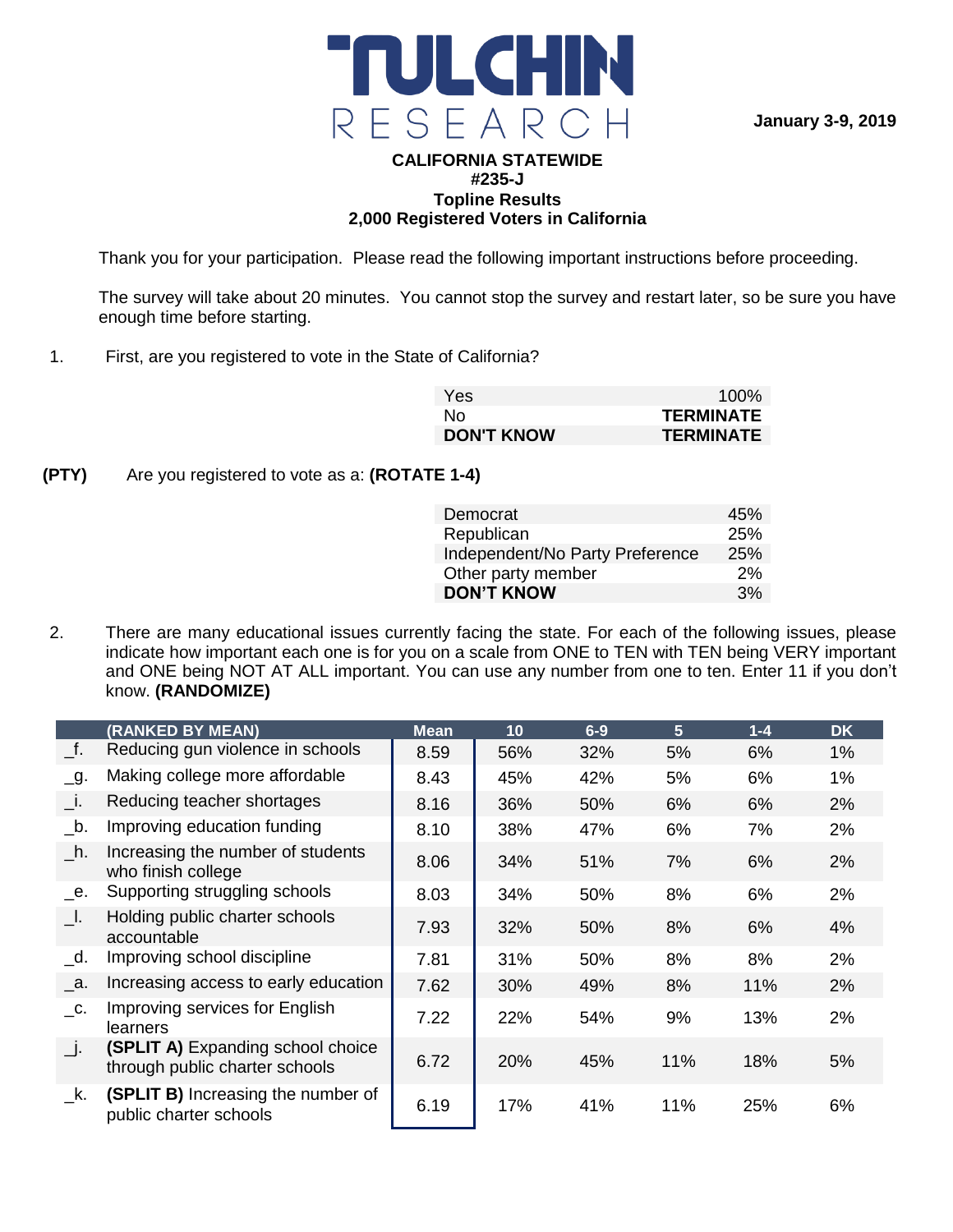3. Here are some names of public officials. For each one, please tell me if you approve or disapprove of the job they are doing. **(RANDOMIZE)** 

| (RANDOMIZE)                                                             | <b>STRG</b><br><b>APP</b> | S.W.<br><b>APP</b> | S.W.<br><b>DISAPP</b> | <b>STRG</b><br><b>DISAPP</b> | <b>DON'T</b><br><b>KNOW</b> | <b>TOT</b><br><b>APP</b> | <b>TOT</b><br><b>DISAPP</b> | APP-<br><b>DISAPP</b> |
|-------------------------------------------------------------------------|---------------------------|--------------------|-----------------------|------------------------------|-----------------------------|--------------------------|-----------------------------|-----------------------|
| _a. (ALWAYS ASK FIRST)<br>Donald Trump as President                     | 19%                       | 14%                | 10%                   | 55%                          | 2%                          | 33%                      | 65%                         | $-32$                 |
| b. Gavin Newsom as Governor                                             | 18%                       | 29%                | 12%                   | 18%                          | 23%                         | 47%                      | 30%                         | $+18$                 |
| _c. Betsy DeVos as U.S.<br>Secretary of Education                       | 9%                        | 18%                | 15%                   | 38%                          | 21%                         | 27%                      | 53%                         | $-26$                 |
| Tony Thurmond as State<br>d.<br>Superintendent of Public<br>Instruction | 9%                        | 27%                | 14%                   | 9%                           | 41%                         | 36%                      | 23%                         | $+12$                 |

**<sup>(</sup>KIDS)** Do you currently have any children aged 18 or younger living at home?

| <b>Yes</b>        | 31%   |
|-------------------|-------|
| No.               | 69%   |
| <b>DON'T KNOW</b> | $0\%$ |

**(KIDS SCL) (IF YES IN KIDS)** Do you have any children currently in school in California?

| Yes               | 89%   |
|-------------------|-------|
| No.               | 11%   |
| <b>DON'T KNOW</b> | $0\%$ |

**(KIDS ED) (IF YES IN KIDS SCL)** Do your children attend public, public charter, private, or parochial schools?

| Public schools        | 73% |
|-----------------------|-----|
| <b>Public charter</b> | 9%  |
| Private schools       | 19% |
| Parochial schools     | 3%  |
| Home schooled         | 3%  |
| Neither               | 1%  |
| <b>DON'T KNOW</b>     | በ%  |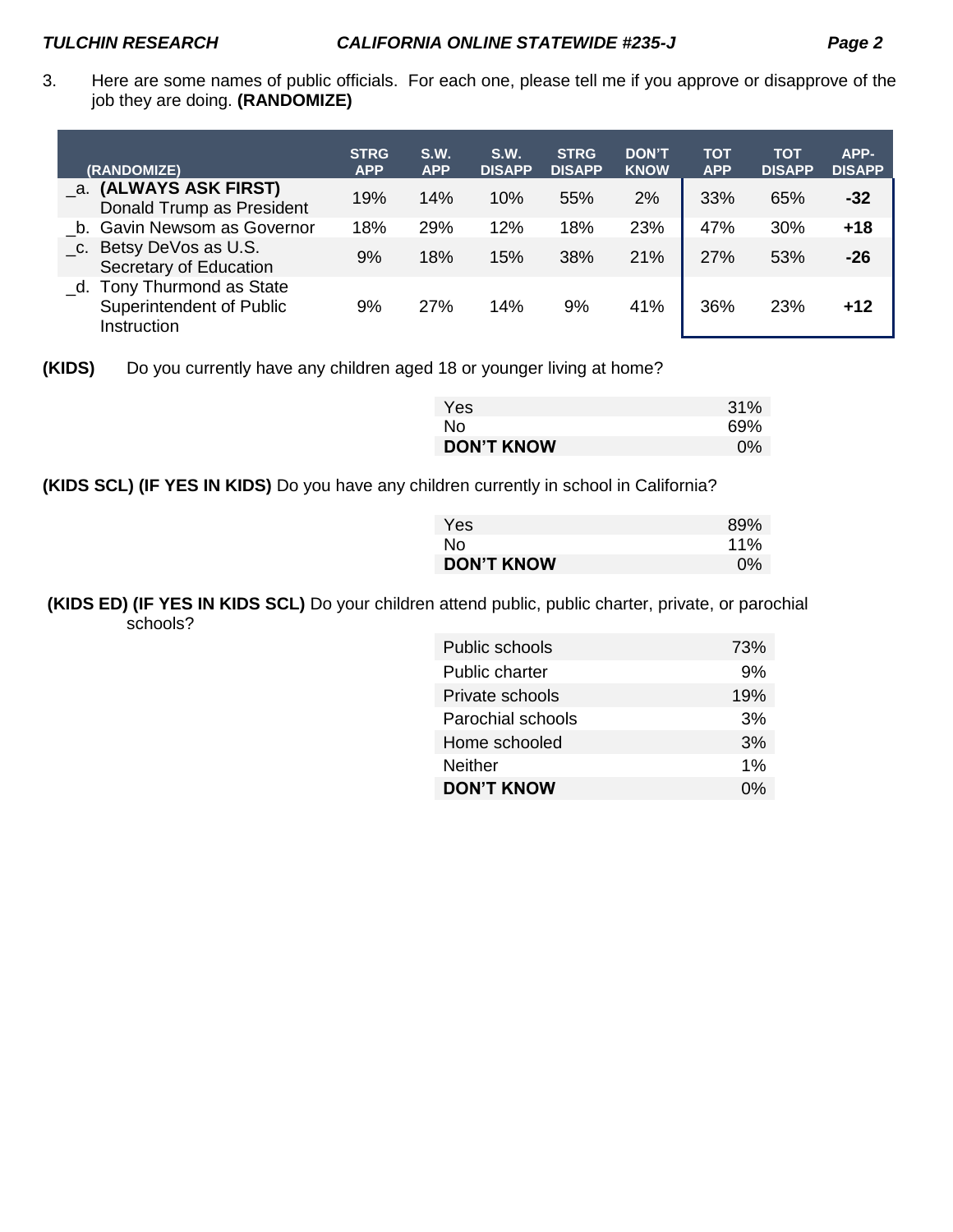4. **(SPLIT A)** Students are often given the grades A, B, C, D and F to rate the quality of their work at school. Suppose California public schools were graded in the same manner. What grade would you currently give California's public schools? **(2015)**

| A(4)              | 7%  |
|-------------------|-----|
| B(3)              | 19% |
| C(2)              | 41% |
| D(1)              | 18% |
| $F$ or Fail $(0)$ | 8%  |
| <b>DON'T KNOW</b> | 7%  |
| (MEAN)            | 2.0 |

5. **(SPLIT A)** In the past few years, would you say California's public schools have gotten better, worse or have stayed about the same? **(2015)**

| <b>Gotten Better</b>  | 14% |
|-----------------------|-----|
| Gotten Worse          | 41% |
| Stayed the same       | 35% |
| <b>DON'T KNOW</b>     | 10% |
| <b>Better – Worse</b> | -27 |

6. **(SPLIT B)** Students are often given the grades A, B, C, D and F to rate the quality of their work at school. Suppose your local public schools were graded in the same manner. What grade would you currently give your local public schools? **(2015)**

| (MEAN)            | 2.5 |
|-------------------|-----|
| <b>DON'T KNOW</b> | 13% |
| $F$ or Fail $(0)$ | 3%  |
| D(1)              | 10% |
| C(2)              | 31% |
| B(3)              | 29% |
| A(4)              | 14% |
|                   |     |

7. **(SPLIT B)** In the past few years, would you say your local public schools have gotten better, worse or have stayed about the same? **(2015)**

| <b>Better – Worse</b> | $-12$ |
|-----------------------|-------|
| <b>DON'T KNOW</b>     | 12%   |
| Stayed the same       | 38%   |
| Gotten Worse          | 31%   |
| <b>Gotten Better</b>  | 19%   |
|                       |       |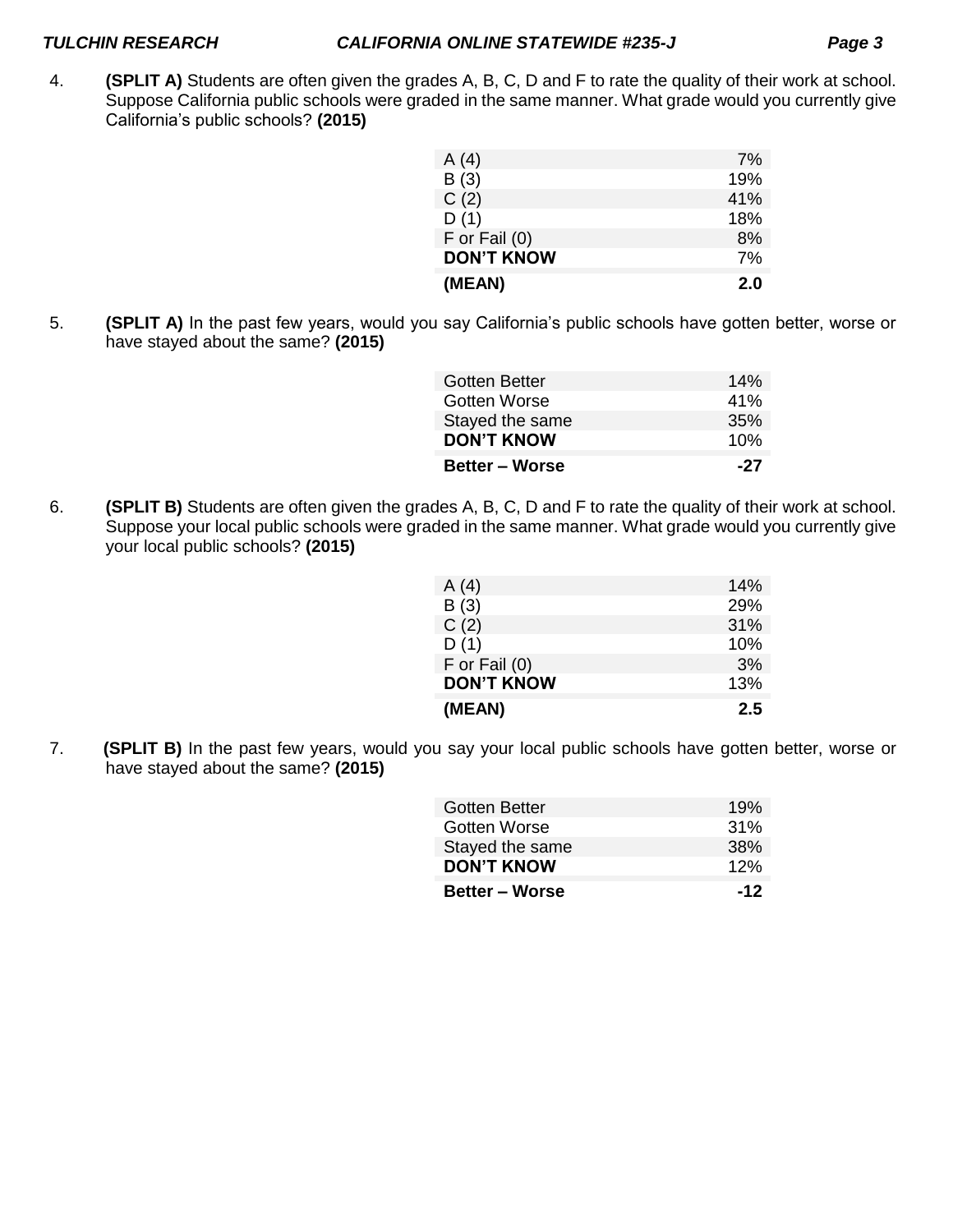8. In the next election, California voters may be asked to vote on a measure to change Proposition 13, the state's property tax law. Under this measure, property taxes for businesses would be re-assessed each year to reflect current property values instead of being based on the initial purchase price as they are now. Property taxes for homeowners would continue to be assessed on the purchase price. It is estimated the proposal will generate as much as \$11 billion in new revenue, which would be allocated toward state and local government, including at least 40 percent dedicated to public schools.

After hearing this description, would you strongly support, somewhat support, somewhat oppose or strongly oppose this measure?

| Strongly support        | 21%   |
|-------------------------|-------|
| Somewhat support        | 34%   |
| Somewhat oppose         | 14%   |
| Strongly oppose         | 19%   |
| <b>DON'T KNOW</b>       | 11%   |
| <b>Total Support</b>    | 55%   |
| <b>Total Oppose</b>     | 33%   |
| <b>Support – Oppose</b> | $+22$ |

9. As you may know, incoming Governor Gavin Newsom campaigned in support of a "cradle to college" education strategy, which aims to invest in programs for children and young people at different levels in the education system. Looking at the following six education funding options, on a scale of ONE to SIX how would you prioritize the importance of each option with ONE being the highest priority and SIX being the lowest priority? Please use the numbers ONE through SIX to rank ALL options.

|                           | (RANKED BY MEAN)                                                                  | <b>MEAN</b> | % 1 <sup>st</sup><br><b>PRIORITY</b> | % 2 <sup>nd</sup><br><b>PRIORITY</b> | $% 3rd - 5th$<br><b>PRIORITY</b> | % LAST<br><b>PRIORITY</b> |
|---------------------------|-----------------------------------------------------------------------------------|-------------|--------------------------------------|--------------------------------------|----------------------------------|---------------------------|
| C.                        | Improving quality in K-12 education<br>programs for children age $5 - 18$         | 2.7         | 31%                                  | 19%                                  | 44%                              | 5%                        |
| f.                        | Keeping college affordable for young<br>people age $18 - 25$                      | 3.2         | 25%                                  | 17%                                  | 45%                              | 13%                       |
| $\overline{\mathsf{d}}$ . | Ensuring career readiness for young<br>people age $16 - 21$                       | 3.4         | 14%                                  | 19%                                  | 56%                              | 12%                       |
| е.                        | Ensuring college readiness for young<br>people age $16 - 21$                      | 3.5         | 9%                                   | 19%                                  | 60%                              | 12%                       |
| b.                        | Expanding pre-K education programs for<br>children age $3-5$                      | 3.8         | 10%                                  | 18%                                  | 57%                              | 15%                       |
| а.                        | Providing pre-natal care and early<br>childhood programs for children age $0 - 3$ | 4.4         | 12%                                  | 8%                                   | 37%                              | 43%                       |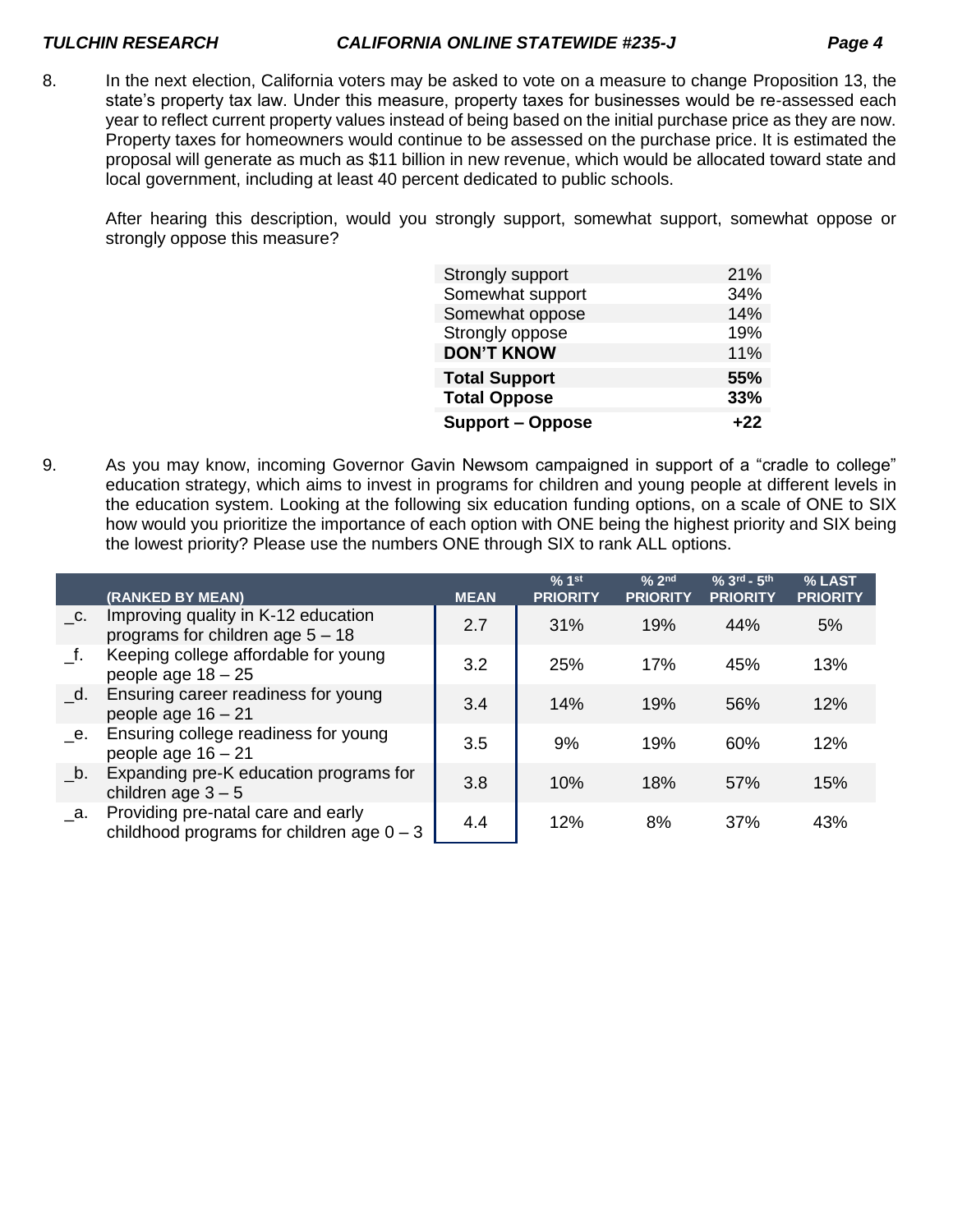10. Should California increase spending on childcare and educational programs for children age 0 - 5?

| Yes               | 47% |
|-------------------|-----|
| No.               | 35% |
| <b>DON'T KNOW</b> | 18% |

11. **(IF YES/PUNCH 1 IN Q.10)** Which of the following statements do you agree with most? **(ROTATE)**

| The state should increase taxes to expand opportunities and<br>improve services for children age 0-5.               | 47% |
|---------------------------------------------------------------------------------------------------------------------|-----|
| OR                                                                                                                  |     |
| The state should spend less on other programs to expand<br>opportunities and improve services for children age 0-5. | 43% |
| <b>DON'T KNOW</b>                                                                                                   | 10% |
|                                                                                                                     |     |

12. Which of the following statements do you agree with most? **(ROTATE 1 AND 2)**

| _Some/other people say California should provide pre-school programs for all<br>children age 3-5, because all families would benefit from having access to<br>these programs.                                                                 | 48% |
|-----------------------------------------------------------------------------------------------------------------------------------------------------------------------------------------------------------------------------------------------|-----|
| OR<br>_Some/other people say California should focus limited public resources on<br>providing pre-school programs for children age 3-5 from families who are<br>struggling, because those families would not be able to afford these programs | 37% |
| otherwise.<br><b>DON'T KNOW</b>                                                                                                                                                                                                               | 15% |

13. **(SPLIT C)** In most other states pre-school teachers are required to have a four-year college degree with additional teacher training, but in California pre-school teachers are only required to have the equivalent of a two-year community college degree. Do you believe that California should increase the education and training requirements for pre-school teachers or leave them at the present level?

| California should increase the education and training<br>requirements for pre-school teachers.                  | 49% |
|-----------------------------------------------------------------------------------------------------------------|-----|
| 0 <sub>R</sub>                                                                                                  |     |
| California should keep the education and training requirements<br>for pre-school teachers at the present level. | 40% |
| <b>DON'T KNOW</b>                                                                                               | 11% |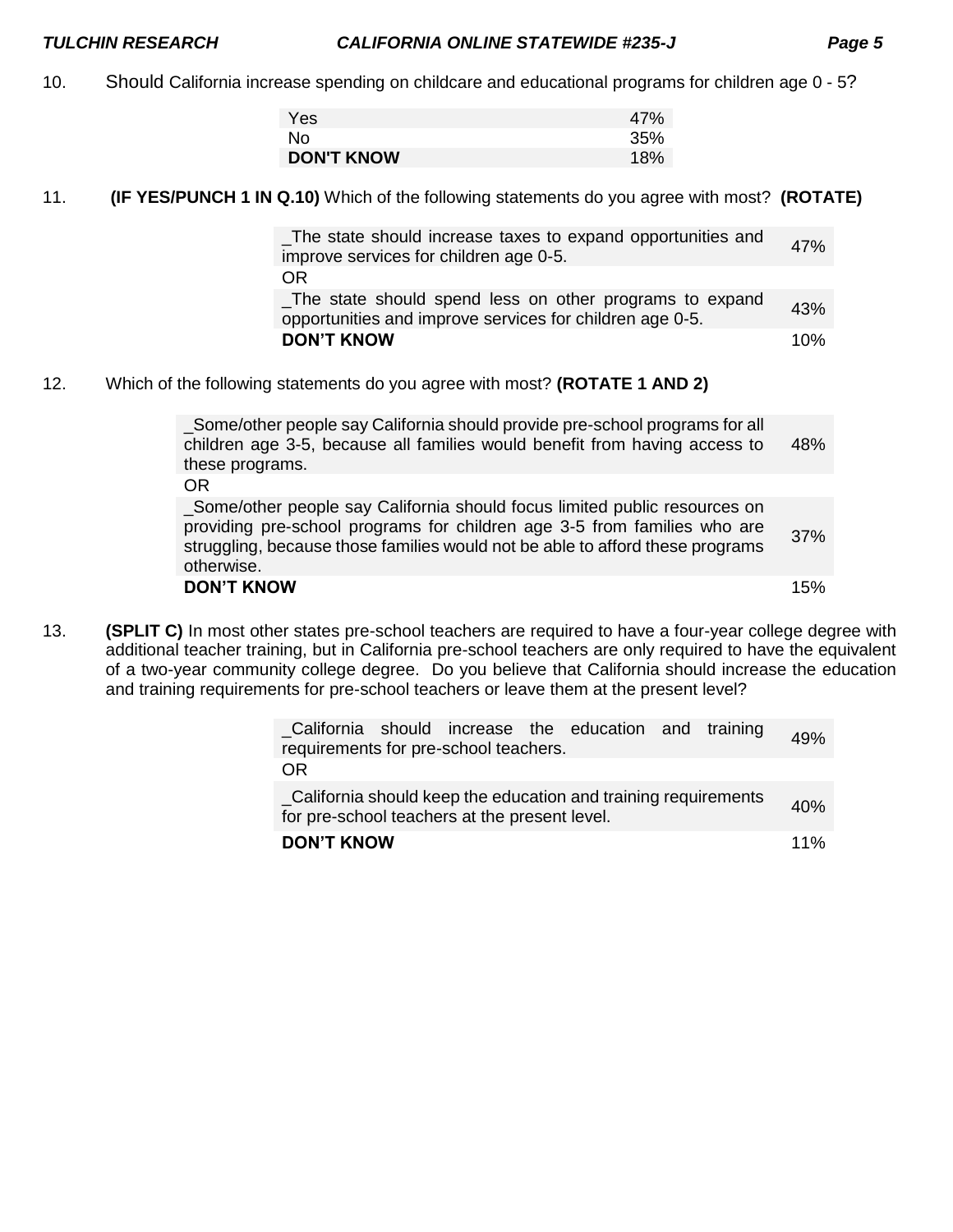14. **(SPLIT C) (IF PUNCH 1 IN Q13)** Increasing the education requirements for pre-school teachers would require a very large increase in state spending on pre-school. Knowing this, which of the following statements do you agree with most? **(RANDOMIZE)**

| _California should increase the education requirements for pre-<br>school teachers to the same level as in most other states.                    | 60% |
|--------------------------------------------------------------------------------------------------------------------------------------------------|-----|
| <b>OR</b>                                                                                                                                        |     |
| _California should increase the education requirements for pre-<br>school teachers somewhat, but should not require them to have<br>a BA degree. | 26% |
| <b>OR</b>                                                                                                                                        |     |
| _California should keep the education requirements for pre-<br>school teachers at the present level.                                             | 11% |
| <b>DON'T KNOW</b>                                                                                                                                | 4%  |

15. **(SPLIT D)** On average, pre-school teachers in California earn about \$16 an hour, while elementary school teachers earn about \$45 an hour. Do you believe pre-school teachers should be paid about the same as elementary school teachers or continue to get paid less?

| Pre-school teachers should receive about the same pay as<br>elementary school teachers. | 46% |
|-----------------------------------------------------------------------------------------|-----|
| OR.                                                                                     |     |
| Pre-school teachers should be paid less than elementary<br>school teachers.             | 39% |
| <b>DON'T KNOW</b>                                                                       | 15% |

16. **(SPLIT D) (IF PUNCH 1 IN Q15)** Paying pre-school teachers as much as elementary school teachers would require a very large increase in state spending on pre-school. Knowing this, which of the following statements do you agree with most? **(RANDOMIZE)**

| Pay pre-school teachers the same as elementary school<br>teachers.                                                  | 40% |
|---------------------------------------------------------------------------------------------------------------------|-----|
| OR.                                                                                                                 |     |
| _Pay pre-school teachers more than they're getting paid now but<br>not quite as much as elementary school teachers. | 45% |
| OR.                                                                                                                 |     |
| _Continue to pay pre-school teachers what they're getting paid<br>now.                                              | 11% |
| <b>DON'T KNOW</b>                                                                                                   | 3%  |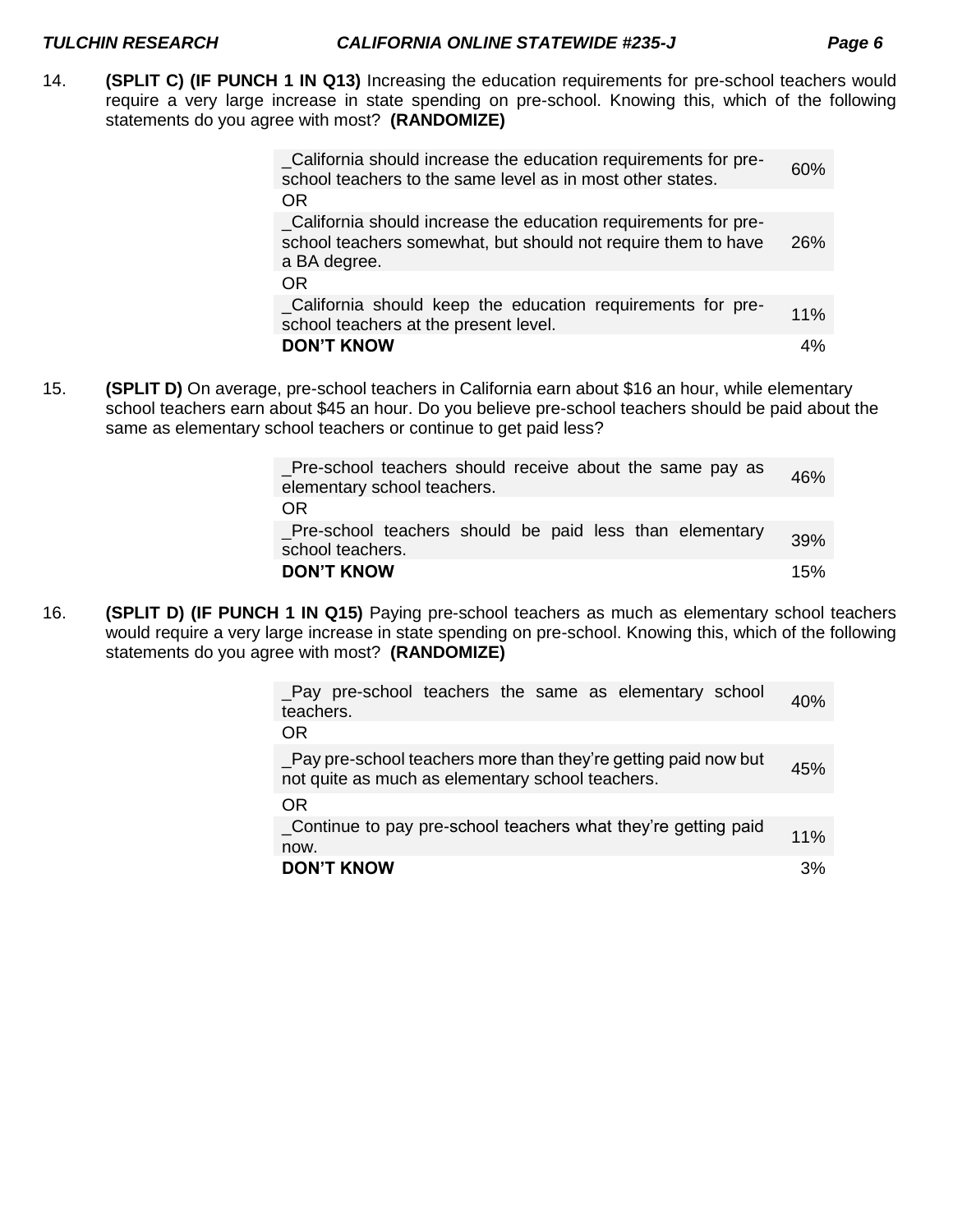17. In 2017, California changed the way it evaluates schools. The new California Dashboard evaluates school performance on multiple measures. How familiar are you with the new California Dashboard? **(2018)**

| I have heard or read about it, and I know a lot about it       | 9%  |
|----------------------------------------------------------------|-----|
| I have heard or read about it, and I know a fair amount        | 11% |
| I have heard or read about it, but I do not know much about it | 26% |
| I have never heard or read about it                            | 46% |
| <b>DON'T KNOW</b>                                              | 8%  |
| <b>Total heard</b>                                             | 46% |
| Heard – Not heard                                              | 0   |

18. **(IF PUNCH 1-3 IN Q17)** Have you visited the new California Dashboard website? **(ROTATE 1-2-3 WITH 3-2-1) (2018)**

| No, I have never visited                  | 63% |
|-------------------------------------------|-----|
| Yes, I have visited once or twice         | 23% |
| Yes, I have visited several times or more | 14% |
| <b>DON'T KNOW</b>                         | 1%  |
| <b>Total yes</b>                          | 36% |
| Yes - No                                  | -27 |

19. **(IF PUNCH 1-3 IN Q17)** Based on what you know about the new California Dashboard, do you have a very positive, somewhat positive, somewhat negative or very negative view of the Dashboard? **(2018)**

| Very positive              | 17% |
|----------------------------|-----|
| Somewhat positive          | 35% |
| Somewhat negative          | 13% |
| Very negative              | 2%  |
| <b>DON'T KNOW</b>          | 32% |
| <b>Total positive</b>      | 52% |
| <b>Total negative</b>      | 15% |
| <b>Positive - Negative</b> | +37 |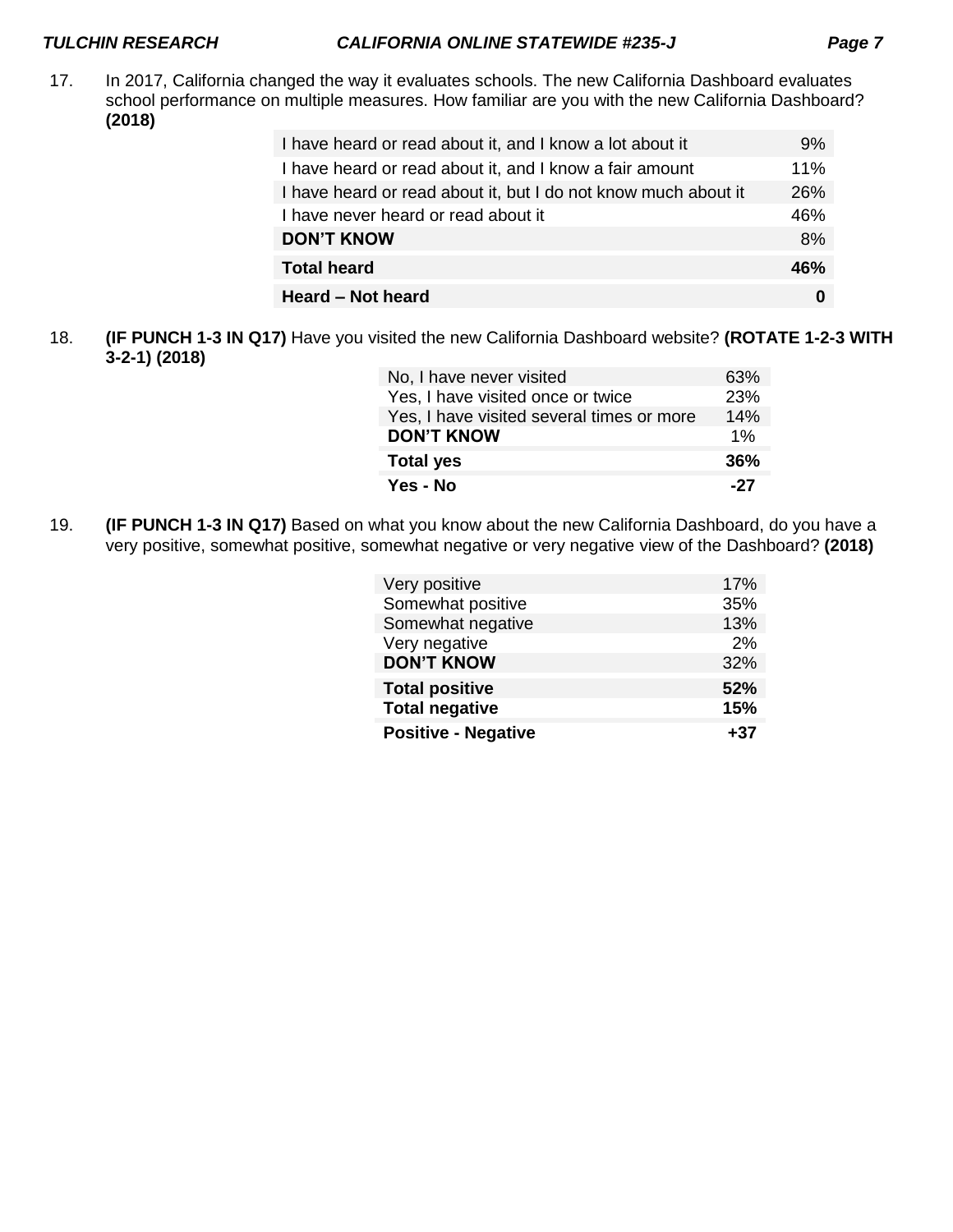20. **(SPLIT E)** Below is an image from the California Dashboard. Based on what you see, do you have a very positive, somewhat positive, somewhat negative or very negative impression of the Dashboard? **(2018)**

| <b>Equity Report</b>                                           | Status and Change Report        | <b>Detailed Report</b><br><b>Student Group Report</b> |                                                                                                                                                                                                                                                                                                                                                                                            |                           |
|----------------------------------------------------------------|---------------------------------|-------------------------------------------------------|--------------------------------------------------------------------------------------------------------------------------------------------------------------------------------------------------------------------------------------------------------------------------------------------------------------------------------------------------------------------------------------------|---------------------------|
|                                                                |                                 |                                                       | The status and change report provides the performance level for all students on state indicators. It also shows how the current year (status) compares to prior years (change) for each state<br>indicator. Status and change each have five possible levels, which are displayed with the data for each indicator. Select any of the underlined indicators for more detailed information. |                           |
| <b>State Indicators</b>                                        |                                 | All Students Performance                              | <b>Status</b>                                                                                                                                                                                                                                                                                                                                                                              | Change                    |
| <b>Chronic Absenteeism</b>                                     |                                 | N/A                                                   | N/A                                                                                                                                                                                                                                                                                                                                                                                        | N/A                       |
| Suspension Rate (K-12)                                         |                                 |                                                       | High<br>7.6%                                                                                                                                                                                                                                                                                                                                                                               | Declined<br>$-0.4%$       |
|                                                                | English Learner Progress (1-12) |                                                       | High<br>75.1%                                                                                                                                                                                                                                                                                                                                                                              | Declined<br>$-6%$         |
| Graduation Rate (9-12)                                         |                                 | æ                                                     | High<br>93.5%                                                                                                                                                                                                                                                                                                                                                                              | Maintained<br>$+0.7%$     |
| College/Career (9-12)<br>Select for one year of available data |                                 | N/A                                                   | Medium<br>35.5%                                                                                                                                                                                                                                                                                                                                                                            | N/A                       |
| English Language Arts (3-8)                                    |                                 |                                                       | Low<br>53.4 points below level 3                                                                                                                                                                                                                                                                                                                                                           | Declined<br>$-5.2$ points |

| Very positive              | 10%   |
|----------------------------|-------|
| Somewhat positive          | 42%   |
| Somewhat negative          | 20%   |
| Very negative              | 5%    |
| <b>DON'T KNOW</b>          | 22%   |
| <b>Total positive</b>      | 52%   |
| <b>Total negative</b>      | 25%   |
| <b>Positive - Negative</b> | $+27$ |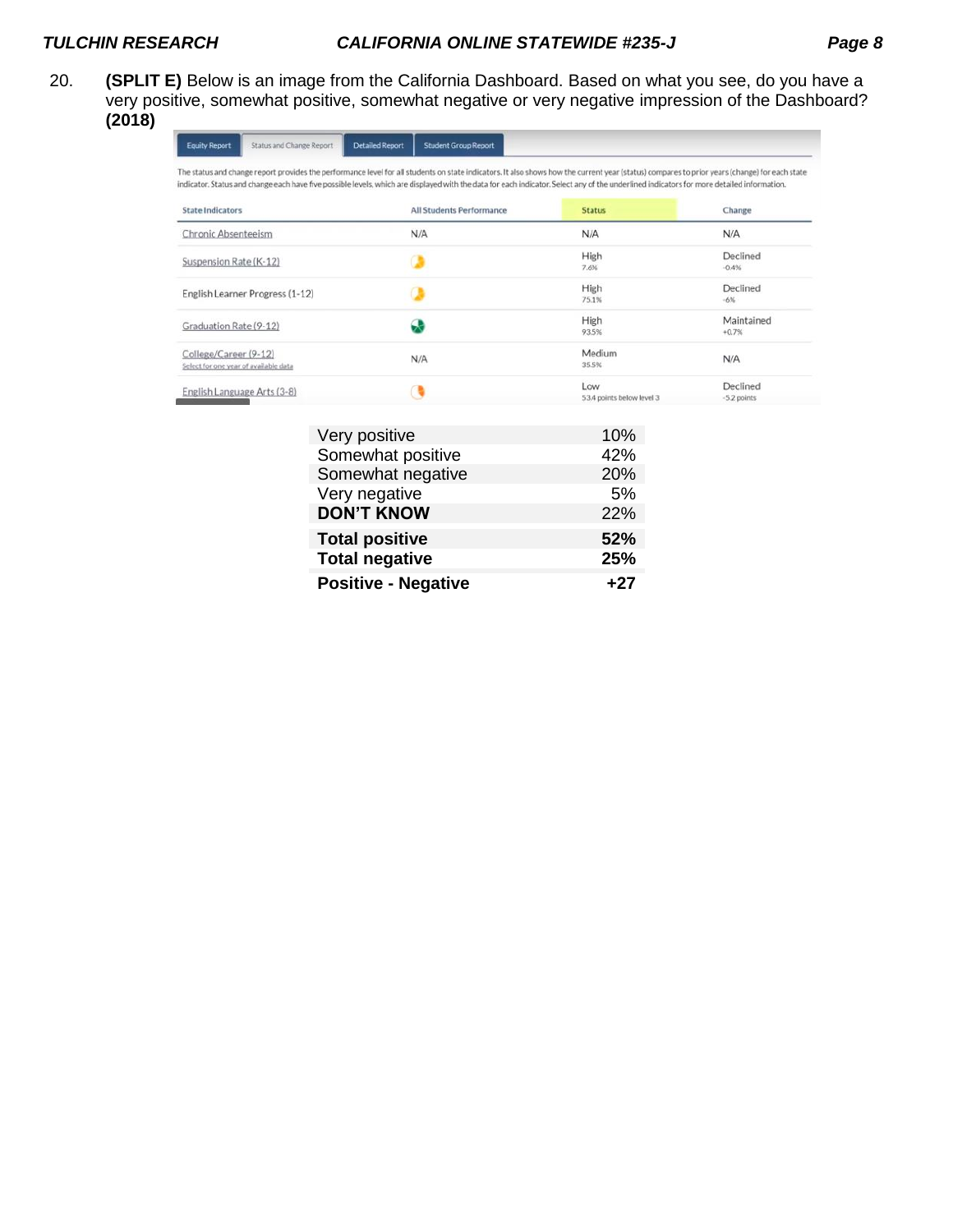21. **(SPLIT F)** Below is an image from the California Dashboard. Based on what you see, do you have a very positive, somewhat positive, somewhat negative or very negative impression of the Dashboard? **(2018)**

| <b>LEARN MORE</b><br><b>English Language Arts</b>                                                                                                                                           | <b>LEARN MORE</b><br><b>Mathematics</b>                                                                                                                                | <b>LEARN MORE</b><br><b>English Learner Progress</b>                                                                 | <b>LEARN MORE</b><br><b>College/Career</b>                                                                                                                                                                     |  |
|---------------------------------------------------------------------------------------------------------------------------------------------------------------------------------------------|------------------------------------------------------------------------------------------------------------------------------------------------------------------------|----------------------------------------------------------------------------------------------------------------------|----------------------------------------------------------------------------------------------------------------------------------------------------------------------------------------------------------------|--|
| <b>State</b><br><b>All Students</b>                                                                                                                                                         | <b>State</b><br><b>All Students</b>                                                                                                                                    | <b>All Students</b><br><b>State</b>                                                                                  | <b>State</b><br><b>All Students</b>                                                                                                                                                                            |  |
|                                                                                                                                                                                             |                                                                                                                                                                        | <b>English Language Proficiency</b><br><b>Assessments for California Results</b>                                     |                                                                                                                                                                                                                |  |
| Green                                                                                                                                                                                       | Green                                                                                                                                                                  | Level 4 - Well Developed                                                                                             | Blue                                                                                                                                                                                                           |  |
| 84.7 points above standard                                                                                                                                                                  | 18.3 points above standard                                                                                                                                             | 38.3%                                                                                                                | 73.6% prepared                                                                                                                                                                                                 |  |
| Declined -18.9 Points ®                                                                                                                                                                     | Declined -20.3 Points ®                                                                                                                                                | Level 3 - Moderately Developed<br>46.8%                                                                              | <b>Maintained 0.5%</b><br><b>EQUITY REPORT</b><br>Number of Student Groups in Each Color<br>з<br>O<br>2<br>0<br>$\Omega$<br>Red<br>Orange<br>Yellow<br>Green<br><b>Blue</b><br>View More Details $\rightarrow$ |  |
| <b>EQUITY REPORT</b><br>Number of Student Groups in Each Color<br>$\Omega$<br>з<br>з<br>$\Omega$<br>0<br>Red<br>Orange<br>Yellow<br>Green<br><b>Blue</b><br>View More Details $\rightarrow$ | <b>EQUITY REPORT</b><br>Number of Student Groups in Each Color<br>2<br>1<br>0<br>1<br>1<br>Blue<br>Red<br>Yellow<br>Green<br>Orange<br>View More Details $\rightarrow$ | <b>Level 2 - Somewhat Developed</b><br>10.6%<br>Level 1 - Beginning Stage<br>4.3%<br>View More Details $\rightarrow$ |                                                                                                                                                                                                                |  |
|                                                                                                                                                                                             |                                                                                                                                                                        |                                                                                                                      |                                                                                                                                                                                                                |  |
| Lowest<br>Performance<br>Red                                                                                                                                                                | Yellow<br>Orange<br>Green                                                                                                                                              | Highest<br>Performance<br>Blue                                                                                       | About the Accountability System                                                                                                                                                                                |  |

| Very positive              | 17% |
|----------------------------|-----|
| Somewhat positive          | 48% |
| Somewhat negative          | 15% |
| Very negative              | 4%  |
| <b>DON'T KNOW</b>          | 16% |
| <b>Total positive</b>      | 65% |
| <b>Total negative</b>      | 19% |
| <b>Positive - Negative</b> | +46 |

22. Please indicate how much you agree or disagree with the following statements about the California Dashboard. For each one, please indicate whether you strongly agree, somewhat agree, somewhat disagree or strongly disagree with that statement. If you are not sure, please indicate so. **(2018)**

|    | <b>(RANDOMIZE)</b>                                                                                                                           | <b>STRNG</b><br><b>AGREE</b> | <b>SMWT</b><br><b>AGREE</b> | <b>SMWT</b><br><b>DISAG</b> | <b>STRNG</b><br><b>DISAG</b> | <b>DK</b> | <b>TOT</b><br><b>AGREE</b> | тот<br><b>DISAG</b> | <b>AGRE-</b><br><b>DISAG</b> |
|----|----------------------------------------------------------------------------------------------------------------------------------------------|------------------------------|-----------------------------|-----------------------------|------------------------------|-----------|----------------------------|---------------------|------------------------------|
| b. | The information displayed on<br>the new California School<br>Dashboard is easy to<br>understand.                                             | 19%                          | 42%                         | 20%                         | 10%                          | 9%        | 60%                        | 30%                 | +30                          |
| C. | The information displayed on<br>the new California School<br>Dashboard is an effective<br>means to communicate<br>outcomes to our community. | 15%                          | 42%                         | 21%                         | 9%                           | 13%       | 57%                        | 30%                 | +28                          |
| a. | The new California School<br>Dashboard captures the most<br>important measures of district<br>and school quality and<br>performance.         | 13%                          | 40%                         | 22%                         | 8%                           | 17%       | 53%                        | 30%                 | +23                          |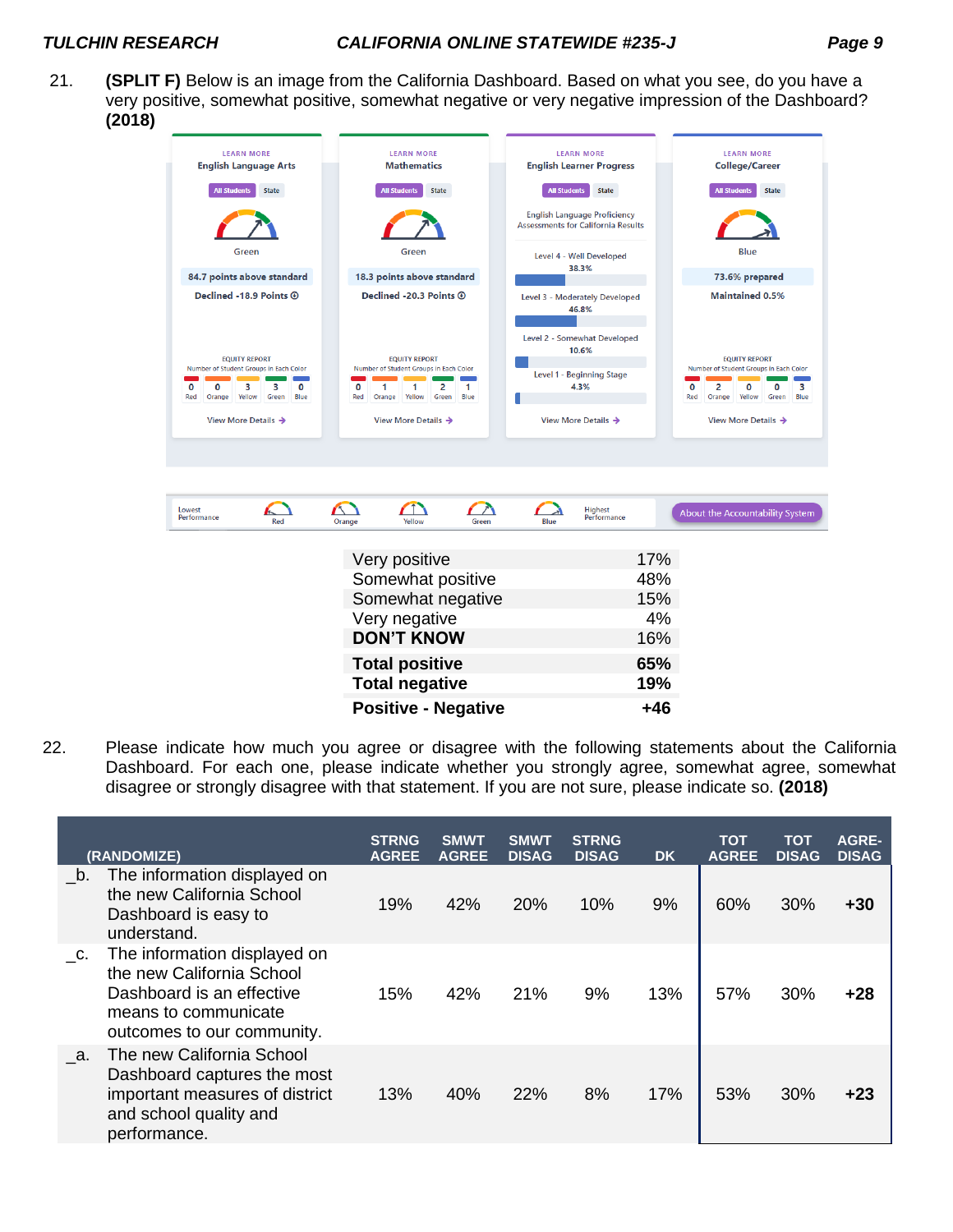23. Do you strongly support, somewhat support, somewhat oppose or strongly oppose allowing parents to permit their children to skip standardized state tests that measure performance of students and schools?

| Strongly support        | 11% |
|-------------------------|-----|
| Somewhat support        | 20% |
| Somewhat oppose         | 28% |
| Strongly oppose         | 31% |
| <b>DON'T KNOW</b>       | 10% |
| <b>Total Support</b>    | 32% |
| <b>Total Oppose</b>     | 59% |
| <b>Support - Oppose</b> | -27 |

24. **(IF 1 OR 2 IN KIDS ED)** Have you ever considered allowing your children to skip the statewide standardized tests?

| Yes, I allowed my kids to skip testing                                                   | 14% |
|------------------------------------------------------------------------------------------|-----|
| Yes, I considered allowing my kids to skip testing,<br>but in the end they took the test | 21% |
| I have not considered allowing my children to skip<br>testing                            | 63% |
| <b>DON'T KNOW</b>                                                                        | 3%  |
| <b>Total yes</b>                                                                         | 35% |
| Yes - No                                                                                 | -28 |

25. Have you heard or read anything about a policy called the Local Control Funding Formula, which changed the way California K-12 public schools are funded and requires the development of Local Control and Accountability Plans? **(ROTATE PUNCHES AS 1-2-3-4/4-3-2-1) (2015)**

| I have heard or read a lot about it    | 10%        |
|----------------------------------------|------------|
| I have heard or read a little about it | 15%        |
| I have heard or read not much about it | 13%        |
| I have never heard or read about it    | 53%        |
| <b>DON'T KNOW</b>                      | 8%         |
| <b>Total heard</b>                     | <b>38%</b> |
| Heard – Not heard                      |            |

26. **(IF PUNCH 1 OR 2 IN Q25)** Based on what you know, do you have a very positive, somewhat positive, somewhat negative or very negative view of the Local Control Funding Formula approach and the Local Control and Accountability Plan? **(ROTATE PUNCHES AS 1-2-3-4/4-3-2-1)**? **(2015)**

| Very positive              | 22% |
|----------------------------|-----|
| Somewhat positive          | 38% |
| Somewhat negative          | 13% |
| Very negative              | 4%  |
| <b>DON'T KNOW</b>          | 22% |
| <b>Total positive</b>      | 61% |
| <b>Total negative</b>      | 18% |
| <b>Positive - Negative</b> | +43 |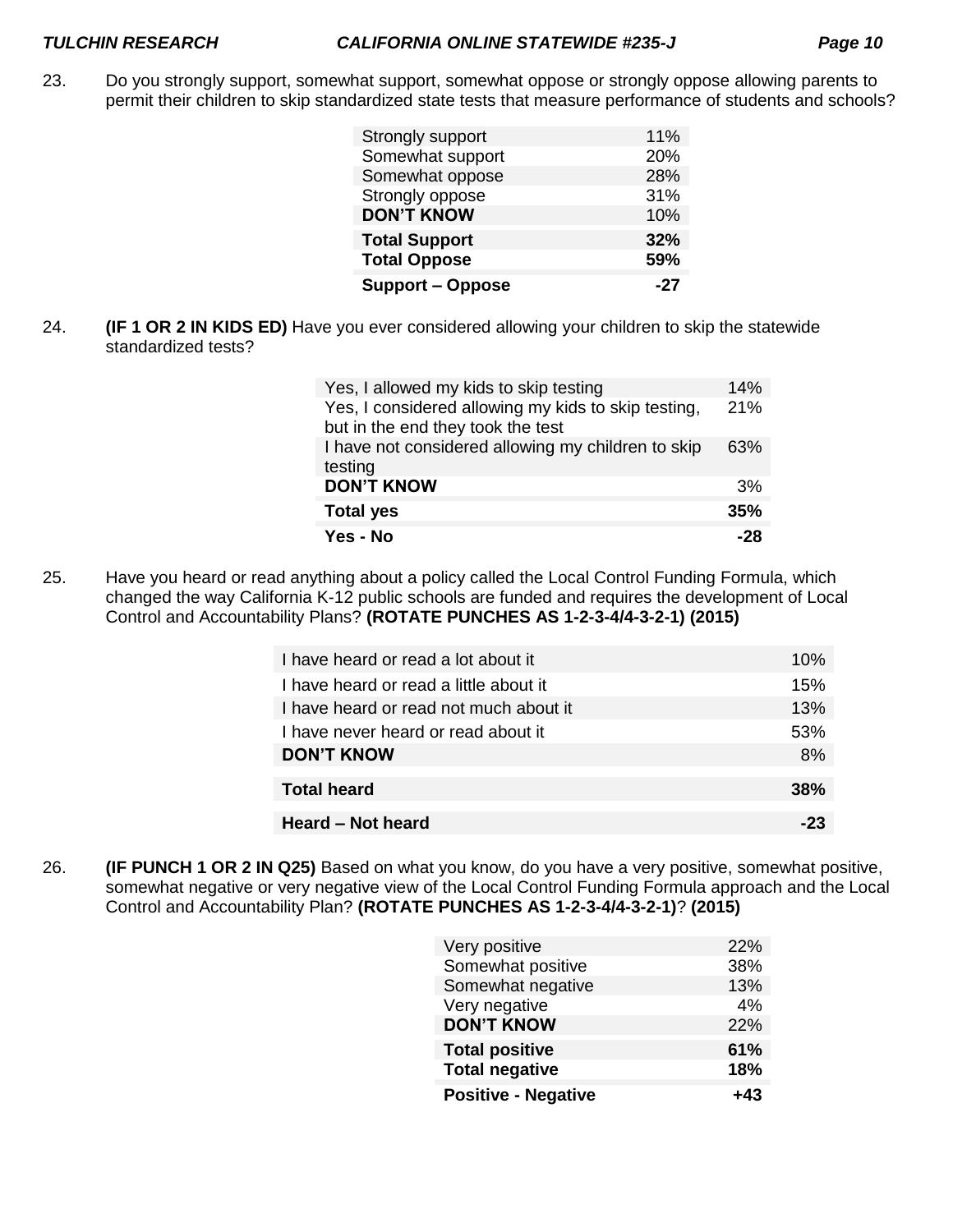27. The Local Control Funding Formula provides additional funding to school districts that have more **(ROTATE)** English-language learners, lower-income students, foster youth, and homeless youth and gives local school districts more flexibility over how state funding is spent. In general, do you strongly support, somewhat support, somewhat oppose or strongly oppose the Local Control Funding Formula? **(ROTATE PUNCHES AS 1-2-3-4/4-3-2-1) (2015)**

| Strongly support        | 20% |
|-------------------------|-----|
| Somewhat support        | 42% |
| Somewhat oppose         | 14% |
| Strongly oppose         | 8%  |
| <b>DON'T KNOW</b>       | 16% |
| <b>Total Support</b>    | 62% |
| <b>Total Oppose</b>     | 22% |
| <b>Support – Oppose</b> | +40 |

28. Have you been invited to or made aware of meetings or events related to setting goals, providing input into spending, reviewing the progress being made in your local public schools, and/or developing a Local Control and Accountability Plan (LCAP)? **(2016)**

| Yes, and I did attend    | 11% |
|--------------------------|-----|
| Yes and I did not attend | 10% |
| No                       | 72% |
| <b>DON'T KNOW</b>        | 7%  |
| <b>Total yes</b>         | 21% |
| Yes - No                 | -52 |

29. In the past year, have you been invited by any of the following individuals or organizations to participate in a meeting, survey, or other forms of local decision-making for public schools?

|    | (RANDOMIZE)                                                       | <b>YES</b> | <b>NO</b> | <b>DON'T</b><br><b>KNOW</b> | <b>YES -</b><br><b>NO</b> |
|----|-------------------------------------------------------------------|------------|-----------|-----------------------------|---------------------------|
| a. | Your local school                                                 | 21%        | 74%       | 5%                          | $-53$                     |
| b. | Your local school district                                        | 20%        | 75%       | 6%                          | $-55$                     |
| C. | Another local organization like a<br>community-based organization | 14%        | 80%       | 6%                          | -66                       |
| d. | A family member, friend or<br>neighbor                            | 17%        | 78%       | 5%                          | -62                       |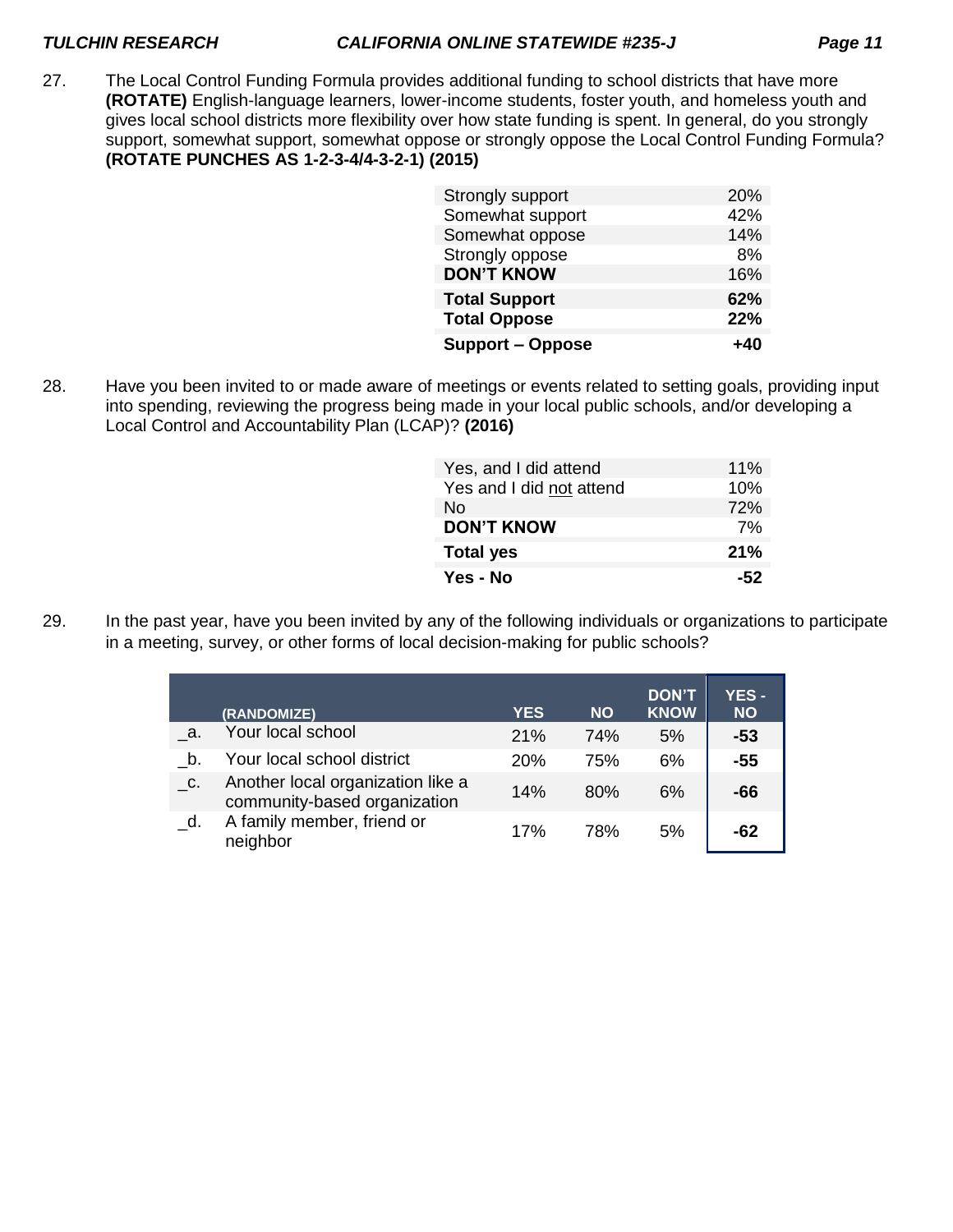30. Here are some statements made about parent and community involvement in the decision-making of local public schools and districts. For each one, please indicate whether you strongly agree, somewhat agree, somewhat disagree or strongly disagree with the statement.

|                             | (RANDOMIZE)                                                                                                                              | <b>STRNG</b><br><b>AGREE</b> | <b>SMWT</b><br><b>AGREE</b> | <b>SMWT</b><br><b>DISAG</b> | <b>STRNG</b><br><b>DISAG</b> | <b>DK</b> | <b>TOT</b><br><b>AGREE</b> | <b>TOT</b><br><b>DISAG</b> | <b>AGREE-</b><br><b>DISAG</b> |
|-----------------------------|------------------------------------------------------------------------------------------------------------------------------------------|------------------------------|-----------------------------|-----------------------------|------------------------------|-----------|----------------------------|----------------------------|-------------------------------|
| $\mathbf{-b}$ .             | I would like to be involved in<br>decisions about education in my<br>community.                                                          | 19%                          | 39%                         | 19%                         | 10%                          | 13%       | 58%                        | 29%                        | $+29$                         |
| $\overline{\phantom{a}}$ d. | I trust that school district<br>leaders' value parent and<br>community input when making<br>important decisions.                         | 15%                          | 38%                         | 22%                         | 14%                          | 11%       | 53%                        | 36%                        | $+17$                         |
| $\_a$ .                     | Elected board members and<br>educators should set priorities<br>for public schools and decide<br>how resources are used, not<br>parents. | 16%                          | 37%                         | 27%                         | 11%                          | 10%       | 52%                        | 37%                        | $+15$                         |
| $\_f.$                      | I have the knowledge and skills<br>to make positive change in my<br>community's public schools.                                          | 17%                          | 34%                         | 22%                         | 11%                          | 16%       | 51%                        | 33%                        | $+17$                         |
| $e$ .                       | I can help solve local education<br>problems by engaging with<br>school or district leaders.                                             | 15%                          | 35%                         | 22%                         | 12%                          | 16%       | 50%                        | 34%                        | $+16$                         |
| $\overline{\phantom{a}}$ .  | The public schools in my<br>community generally reflect my<br>values and preferences.                                                    | 12%                          | 36%                         | 20%                         | 11%                          | 22%       | 47%                        | 31%                        | $+16$                         |
| $\_h.$                      | Attending a meeting takes too<br>much effort relative to the<br>benefit derived from<br>participation.                                   | 12%                          | 26%                         | 30%                         | 19%                          | 13%       | 38%                        | 49%                        | -11                           |
| $\_9$ .                     | Voting takes too much effort<br>relative to the benefit derived<br>from participation.                                                   | 9%                           | 15%                         | 21%                         | 47%                          | 9%        | 23%                        | 68%                        | -45                           |

31. Do you currently participate in any of the following activities? **(2015)**

|    | (RANDOMIZE)                                                | <b>YES.</b><br><b>SELF</b> | YES.<br><b>HOUSE-</b><br><b>HOLD</b> | YES.<br><b>BOTH</b> | <b>NO</b>  | <b>DON'T</b><br><b>KNOW</b> | TOTAL<br><b>YES</b> |
|----|------------------------------------------------------------|----------------------------|--------------------------------------|---------------------|------------|-----------------------------|---------------------|
|    | Vote in local school board elections                       | 34%                        | 12%                                  | 15%                 | 35%        | 3%                          | 61%                 |
| a. | Attend school board or other education<br>related meetings | 12%                        | 7%                                   | 5%                  | <b>74%</b> | 2%                          | 24%                 |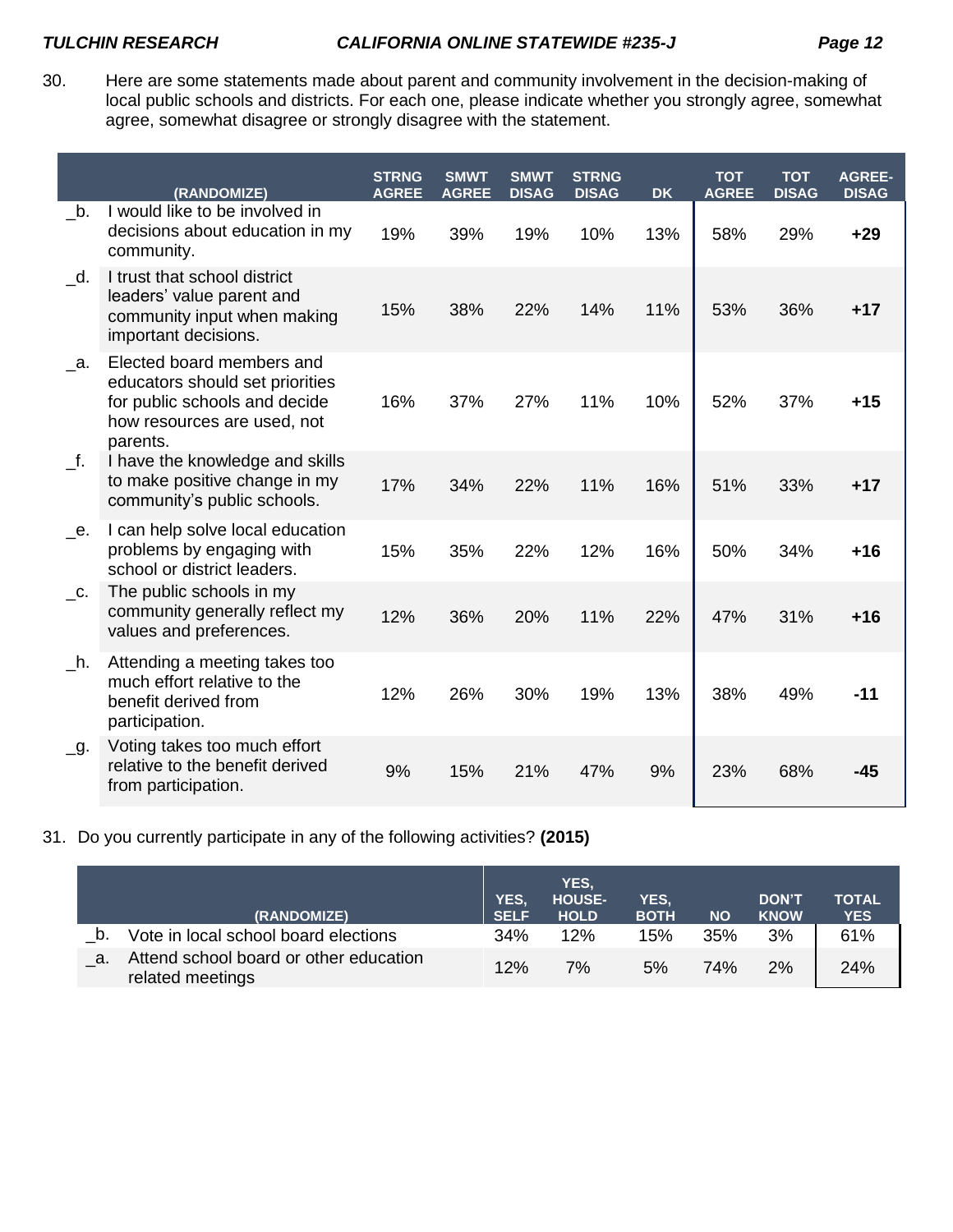32. Here are some policy proposals meant to reduce the risk of gun violence in our local public schools. Please indicate whether you strongly support, somewhat support, somewhat oppose or strongly oppose that policy. **(RANDOMIZE)**

|                            | (RANKED BY TOTAL SUPPORT)                                                                                  | <b>STRNG</b><br><b>SUPP</b> | <b>SMWT</b><br><b>SUPP</b> | <b>SMWT</b><br><b>OPP</b> | <b>STRNG</b><br><b>OPP</b> | <b>DON'T</b><br><b>KNOW</b> | <b>TOT</b><br><b>SUPP</b> | TOT<br><b>OPP</b> | <b>SUPP-</b><br><b>OPP</b> |
|----------------------------|------------------------------------------------------------------------------------------------------------|-----------------------------|----------------------------|---------------------------|----------------------------|-----------------------------|---------------------------|-------------------|----------------------------|
| f.                         | Expanding public mental health<br>options in your area.                                                    | 55%                         | 32%                        | 7%                        | 2%                         | 4%                          | 87%                       | 9%                | $+78$                      |
| d.                         | Practicing active shooter drills<br>more often in your schools.                                            | 37%                         | 40%                        | 11%                       | 6%                         | 7%                          | 77%                       | 17%               | $+60$                      |
| - а.                       | Installing metal detectors in your<br>schools.                                                             | 32%                         | 38%                        | 17%                       | 7%                         | 6%                          | 70%                       | 24%               | $+45$                      |
| $\overline{\phantom{a}}$ . | Banning and confiscating assault<br>rifles or other high-capacity<br>firearms from people in your<br>area. | 49%                         | 19%                        | 10%                       | 16%                        | 6%                          | 68%                       | 27%               | +41                        |
| b.                         | Hiring additional armed security<br>in your schools.                                                       | 29%                         | 35%                        | 18%                       | 10%                        | 8%                          | 64%                       | 28%               | $+37$                      |
| е.                         | Allowing your local school<br>teachers to bring a gun into the<br>classroom for protection.                | 15%                         | 16%                        | 16%                       | 46%                        | 6%                          | 31%                       | 63%               | -31                        |

33. In trying to get a diverse student body, universities often give admissions preference to different types of potential students based on their qualifications and demographics. Please indicate whether you strongly support, somewhat support, somewhat oppose or strongly oppose prioritizing each group for university admissions:

|         | (RANKED BY TOTAL SUPPORT)                                 | <b>STRNG</b><br><b>SUPP</b> | <b>SMWT</b><br><b>SUPP</b> | <b>SMWT</b><br><b>OPP</b> | <b>STRNG</b><br><b>OPP</b> | <b>DON'T</b><br><b>KNOW</b> | <b>TOT</b><br><b>SUPP</b> | <b>TOT</b><br><b>OPP</b> | <b>SUPP-</b><br><b>OPP</b> |
|---------|-----------------------------------------------------------|-----------------------------|----------------------------|---------------------------|----------------------------|-----------------------------|---------------------------|--------------------------|----------------------------|
| d.      | Children from low-income families                         | 30%                         | 42%                        | 14%                       | 8%                         | 7%                          | 72%                       | 22%                      | $+50$                      |
|         | Children from rural or under-served<br>areas              | 26%                         | 45%                        | 13%                       | 9%                         | 8%                          | 71%                       | 22%                      | $+49$                      |
| $e$ .   | Children from underrepresented<br>racial or ethnic groups | 26%                         | 38%                        | 16%                       | 12%                        | 8%                          | 64%                       | 28%                      | $+36$                      |
| b.      | Children of that university's<br>graduates                | 15%                         | 32%                        | 25%                       | 19%                        | 10%                         | 46%                       | 44%                      | +2                         |
| $\_{a}$ | Elite athletes                                            | 13%                         | 31%                        | 27%                       | 20%                        | 9%                          | 44%                       | 47%                      | $-3$                       |
| C.      | Children of that university's donors                      | 12%                         | 24%                        | 25%                       | 29%                        | 10%                         | 36%                       | 54%                      | $-19$                      |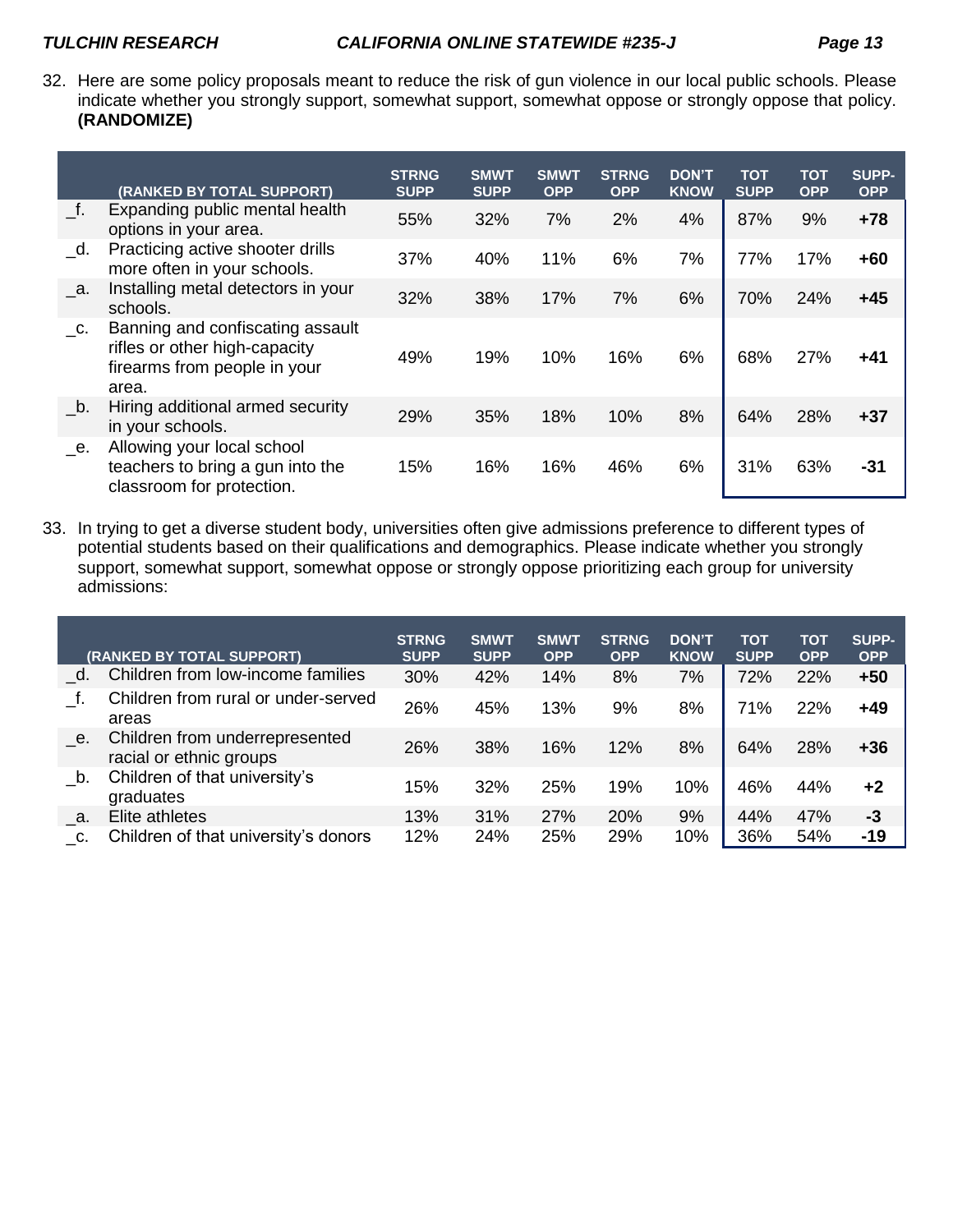34. **(SPLIT G)** A recent lawsuit brought on behalf of Asian American students against Harvard University argues that the university's use of race as a factor in college admissions decisions is discriminatory and unconstitutional. Knowing this, which of the following statements do you agree with most? **(RANDOMIZE)**

|  | _Universities should be allowed to use race to make admissions decisions to ensure<br>a diverse student body and because of discrimination against certain racial groups.                                                                                                                                                                                                   | 21% |
|--|-----------------------------------------------------------------------------------------------------------------------------------------------------------------------------------------------------------------------------------------------------------------------------------------------------------------------------------------------------------------------------|-----|
|  | <b>OR</b>                                                                                                                                                                                                                                                                                                                                                                   |     |
|  | Instead of race, universities should use a family's socio-economic and financial<br>status to get a diverse student body.                                                                                                                                                                                                                                                   | 20% |
|  | OR.                                                                                                                                                                                                                                                                                                                                                                         |     |
|  | Universities should only use academic and extracurricular qualifications in<br>assessing student admissions and not use race, ethnicity or socio-economic status.                                                                                                                                                                                                           | 47% |
|  | <b>DON'T KNOW</b>                                                                                                                                                                                                                                                                                                                                                           | 12% |
|  | 35. <b>(SPLIT H)</b> A recent lawsuit against Harvard University argues that the university's use of race as a factor in<br>college admissions decisions is discriminatory and unconstitutional because it gives black and Latino<br>students an advantage over other racial groups. Knowing this, which of the following statements do you<br>agree with most? (RANDOMIZE) |     |
|  | _Universities should be allowed to use race to make admissions decisions to ensure<br>a diverse student body and because of discrimination against certain racial groups.                                                                                                                                                                                                   | 18% |
|  | OR.                                                                                                                                                                                                                                                                                                                                                                         |     |

\_Instead of race, universities should use a family's socio-economic and financial status to get a diverse student body.

OR

\_Universities should only use academic and extracurricular qualifications in assessing student admissions and not use race, ethnicity or socio-economic status. 51%

### **DON'T KNOW 11%** and the contract of the contract of the contract of the contract of the contract of the contract of the contract of the contract of the contract of the contract of the contract of the contract of the contr

36. Which of the following statements to you agree with more? **(RANDOMIZE)**

\_Some/other people say we should tie state funding for California public colleges and universities to student outcomes such as graduation rates, because we shouldn't be supporting institutions that don't help students achieve success. 41% OR

\_Some/other people say we should not tie state funding to student outcomes, because that will penalize the colleges and universities serving the most disadvantaged student groups and may encourage schools not to accept those students. 39%

### **DON'T KNOW** 20%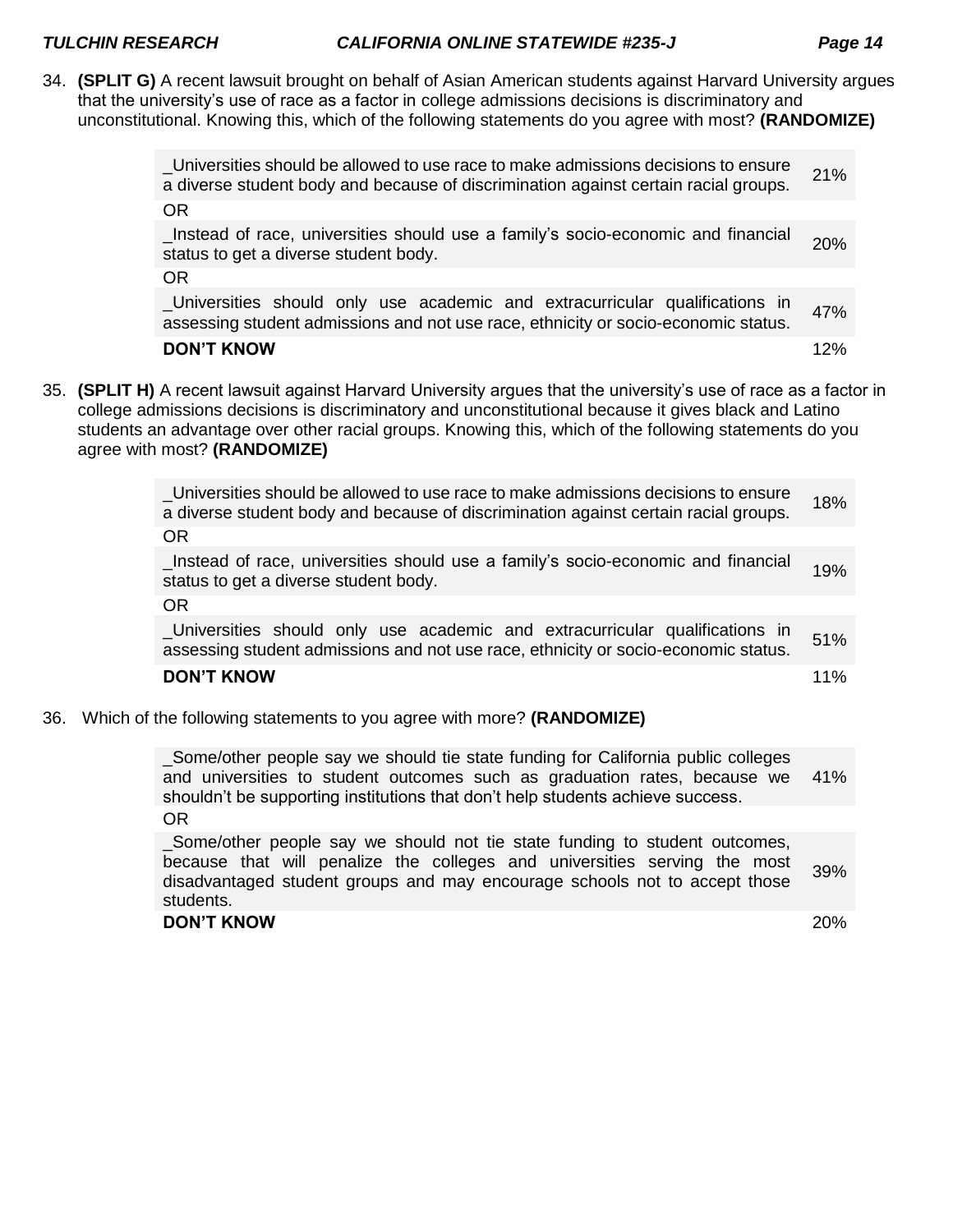37. California's public colleges and universities have multiple goals which they seek to achieve for students and residents. Looking at the following three higher education goals, on a scale of ONE to THREE how would you prioritize the importance of each goal with ONE being the highest priority and THREE being the lowest priority? Please use the numbers ONE through THREE to rank ALL goals.

|    | (RANKED BY MEAN)                                                        | <b>MEAN</b> | $% 1$ st<br><b>PRIORITY</b> | $\frac{6}{6}$ 2nd<br><b>PRIORITY</b> | % LAST<br><b>PRIORITY</b> |
|----|-------------------------------------------------------------------------|-------------|-----------------------------|--------------------------------------|---------------------------|
| b. | Increasing the number of students who complete<br>college once enrolled | 1.8         | 40%                         | 42%                                  | 18%                       |
| C. | Ensuring that students graduate from college with<br>less debt          | 1.8         | 44%                         | 33%                                  | <b>23%</b>                |
| a. | Increasing the number of students who enroll in<br>college              | 2.4         | 16%                         | 25%                                  | 59%                       |

38. In your mind, on a scale of ONE to TEN, where TEN is absolutely certain and ONE is not at all certain, how certain is it that…

|           | (RANKED BY MEAN)                                                                                                           | MEAN | 10  | $6-9$ | 5              | 1-4 | DK |
|-----------|----------------------------------------------------------------------------------------------------------------------------|------|-----|-------|----------------|-----|----|
| <u>a.</u> | (SPLIT G) Someone in California who has earned a<br>four-year college degree will be able to live a middle-<br>class life? | 5.63 | 11% |       | 41% 12% 33% 3% |     |    |
| b.        | (SPLIT H) Someone in California who has earned a<br>high school diploma will be able to live a middle-class<br>life?       | 4.89 | 10% | 29%   | 11%            | 47% | 4% |

39. **(SPLIT A)** Do you support or oppose public school teachers' right to strike?

| Support                 | 64% |
|-------------------------|-----|
| Oppose                  | 24% |
| <b>DON'T KNOW</b>       | 12% |
| <b>Support - Oppose</b> | +40 |

40. **(SPLIT B)** Do you support or oppose public school teachers' right to strike to demand better compensation and benefits?

| Support                 | 67%        |
|-------------------------|------------|
| Oppose                  | <b>20%</b> |
| <b>DON'T KNOW</b>       | 13%        |
| <b>Support - Oppose</b> | +48        |

41. Which of the following statements to you agree with more? **(RANDOMIZE)**

\_(Some people/other people) say that teachers should have the same right as other workers to go on strike to win improvements in their salaries, benefits and working conditions. 63%

OR

\_(Some people/other people) say that teachers should not be able to go on strike because their absence from the classroom disrupts the lives of families and hurts students. 29%

**DON'T KNOW** 8%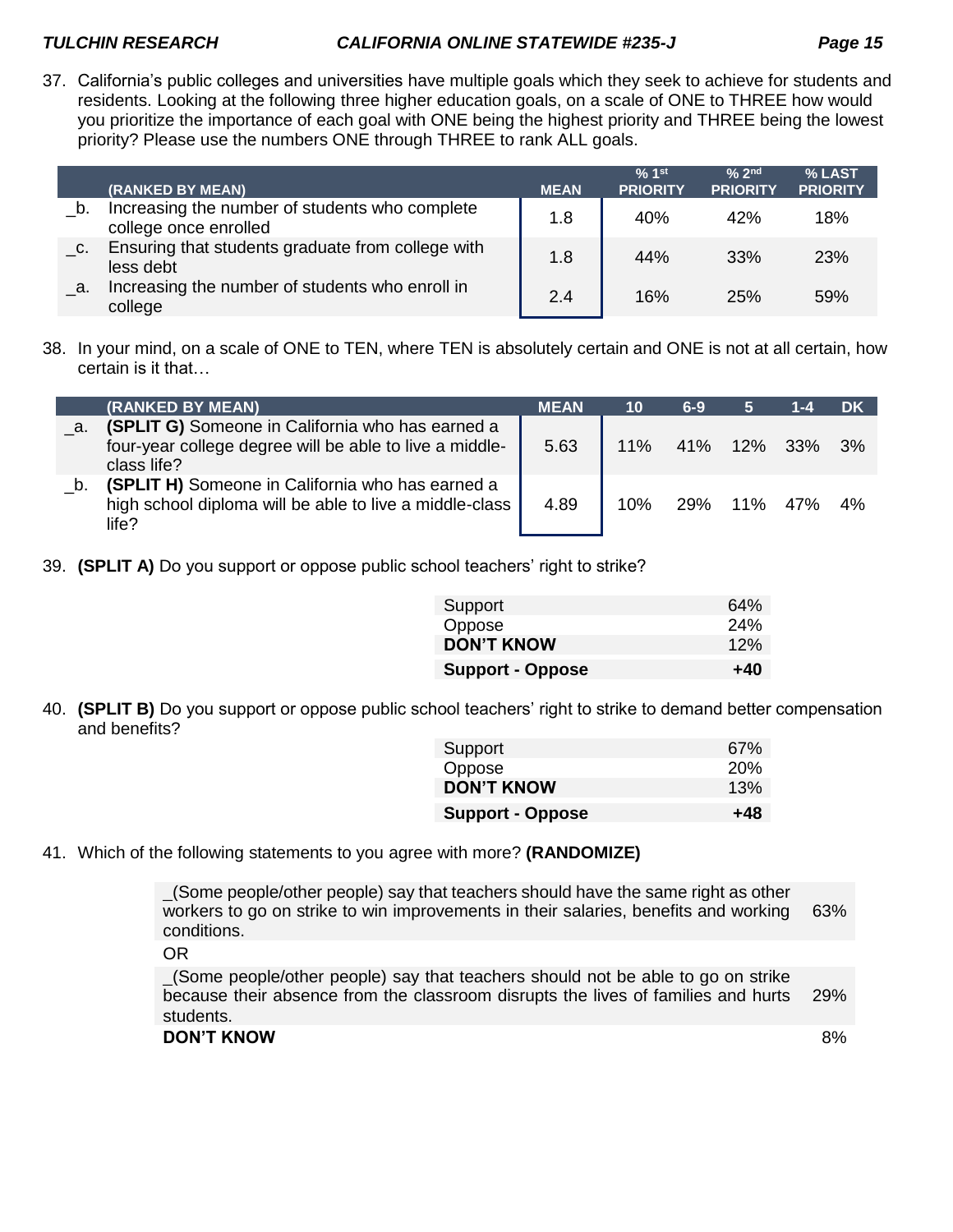# **Now here are a few final questions for statistical purposes only and will remain completely confidential.**

**(UNION)** Are you or is any member of your household a member of a labor union or teacher's union?

| Yes, member of a labor union                                | 14%   |
|-------------------------------------------------------------|-------|
| Yes, household member is in a labor union                   | 6%    |
| Yes, member of a teacher's union                            | 4%    |
| Yes, household member is in a teacher's union               | 3%    |
| Yes, both labor union and teacher union member in household | $1\%$ |
| Retired union member                                        | 13%   |
| Don't Know                                                  | ናበ%   |

**(INC)** Remember that this is a confidential survey. In 2017 what was your total family income from all sources before taxes? Please be as honest with me as possible. If you are not sure, please provide your closest estimate.

| Less than \$35,000           | 15% |
|------------------------------|-----|
| \$35,00 to under \$50,000    | 11% |
| \$50,00 to under \$75,000    | 18% |
| \$75,000 to under \$100,000  | 26% |
| \$150,000 to under \$250,000 | 19% |
| \$250,000 to under \$500,000 | 3%  |
| \$500,000 or more            | 1%  |
| Refused                      | 4%  |
| <b>DON'T KNOW</b>            | 2%  |

**(KIDS NUMBER) (IF YES IN KIDS)** How many children do you have?

|                   | 36% |
|-------------------|-----|
| 2                 | 35% |
| 3                 | 16% |
|                   | 8%  |
| 5                 | 2%  |
| Greater than 5    | 1%  |
| <b>DON'T KNOW</b> | 3%  |

**(WORK)** What best describes your occupation?

| <b>Full-time; White Collar</b> | 36%   |
|--------------------------------|-------|
| Full-time; Blue Collar         | 11%   |
| <b>Student</b>                 | 5%    |
| Unemployed                     | 5%    |
| Homemaker                      | 6%    |
| Part-Time                      | 10%   |
| <b>Retired</b>                 | 27%   |
| <b>DON'T KNOW</b>              | $1\%$ |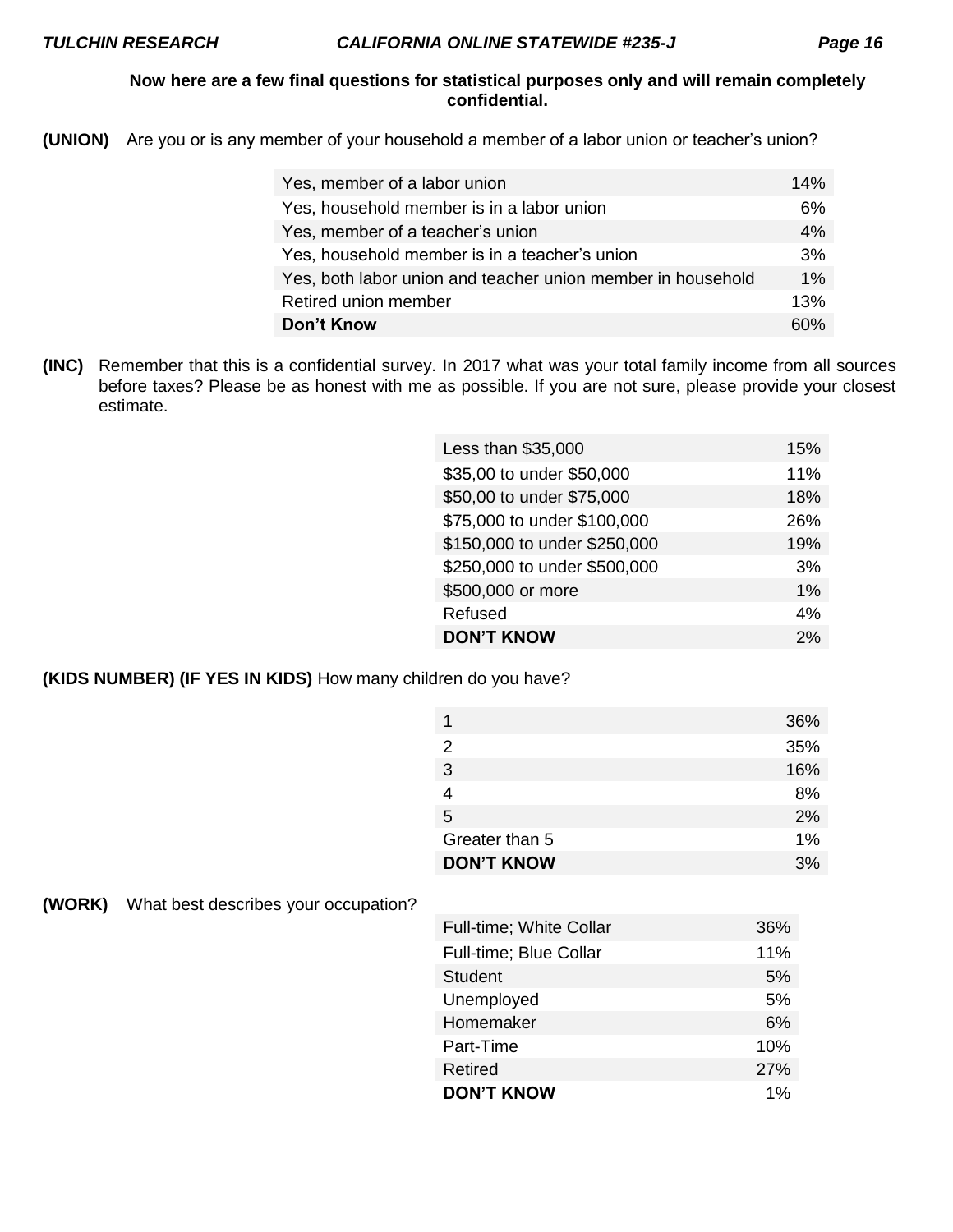# *TULCHIN RESEARCH CALIFORNIA ONLINE STATEWIDE #235-J Page 17*

**(ETH1/ETH2)** What is your race?

| White             | 60% |
|-------------------|-----|
| <b>Black</b>      | 4%  |
| Hispanic/Latino   | 25% |
| Asian             | 7%  |
| (Mixed Race)      | 2%  |
| (Other)           | 1%  |
| <b>DON'T KNOW</b> | በ%  |

**(AGE)** In what year were you born? \_\_\_\_\_\_\_\_\_ (Don't know/NA = 12)

| $18 - 24$         | 8%  |
|-------------------|-----|
| $25 - 29$         | 10% |
| $30 - 34$         | 9%  |
| $35 - 39$         | 8%  |
| $40 - 44$         | 8%  |
| $45 - 49$         | 8%  |
| $50 - 54$         | 7%  |
| $55 - 59$         | 9%  |
| $60 - 64$         | 11% |
| $65 - 74$         | 18% |
| $75+$             | 5%  |
| <b>DON'T KNOW</b> | 0%  |
|                   |     |
| $18 - 29$         | 18% |
| $30 - 39$         | 17% |
| $40 - 49$         | 16% |
| $50 - 64$         | 26% |
| $65+$             | 23% |
| <b>DON'T KNOW</b> | 0%  |